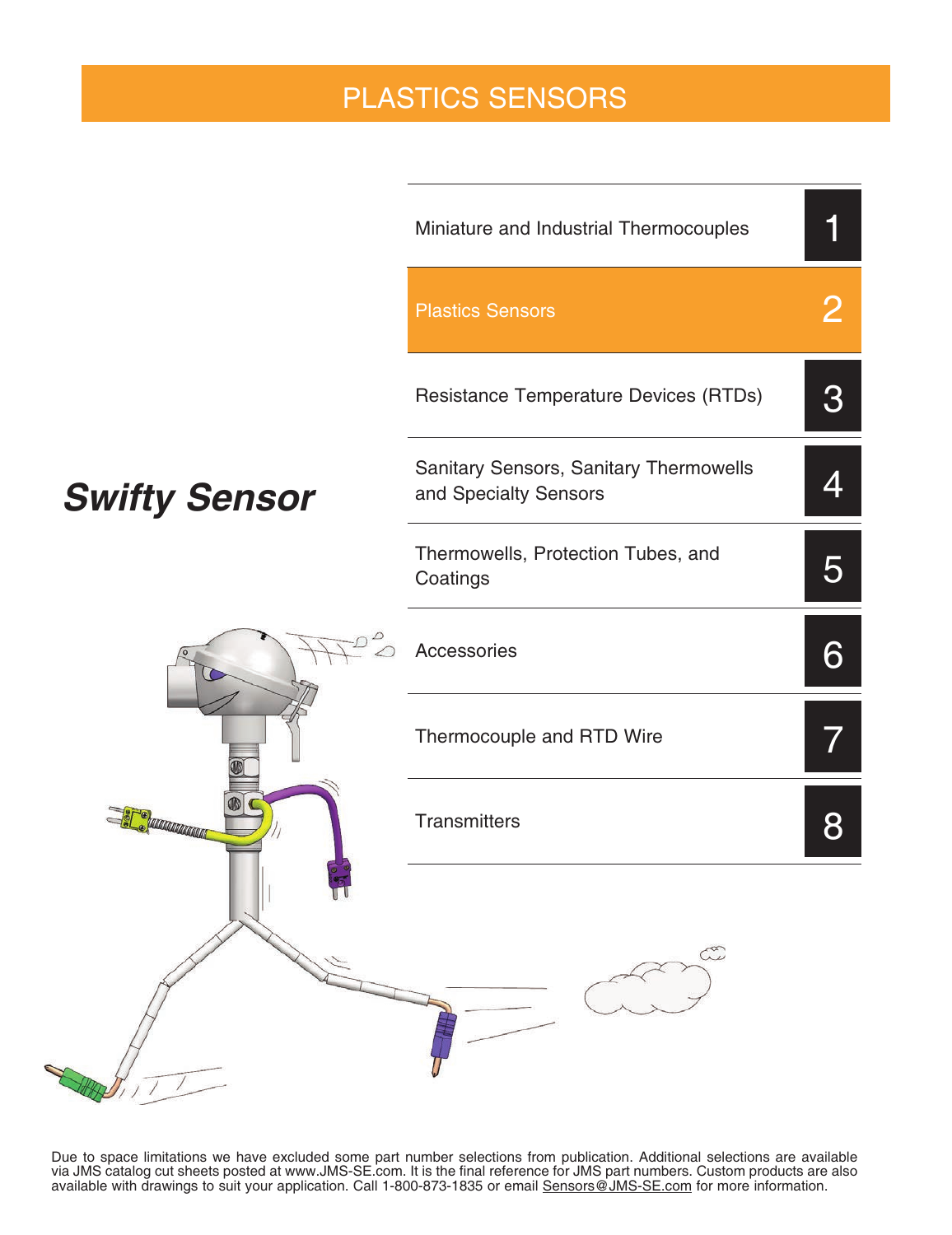# PLASTICS SENSORS

#### BAYONET TEMPERATURE SENSORS

Bayonet style thermocouples are the most common in plastics processing. JMS has adapted this useful and safe design to other industrial sensors to utilize the best features of both.

Our standard design and most commonly used is the Adjustable Bayonet attachment device developed by JMS in 1982. This design incorporates a Chrome-plated Brass cap with a stainless steel spring. The spring fits around the appropriately sized sensor and remains in position until such a time as the user adjusts it. This enables the same sensor to be used for many different applications in the same facility. It also makes for lower inventory levels which your accountant will love.

The other attachment devices we make for your sensors are standard in the industry. For those "Old Dogs" who refuse to try something innovative, we still offer the fixed bayonet design. The length of this sensor cannot be changed and will only go in the hole it was specifically built to fit.

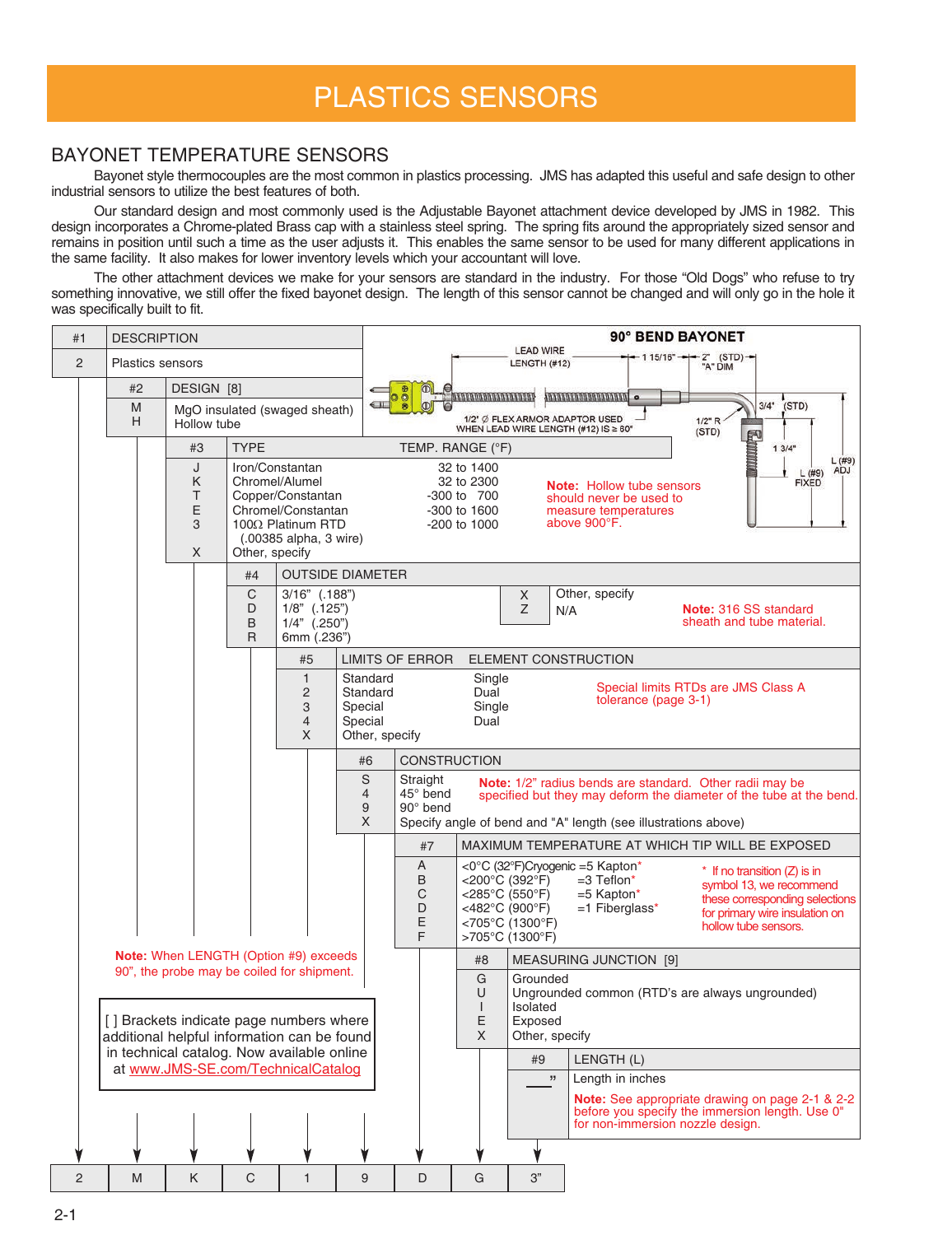# PLASTICS SENSORS

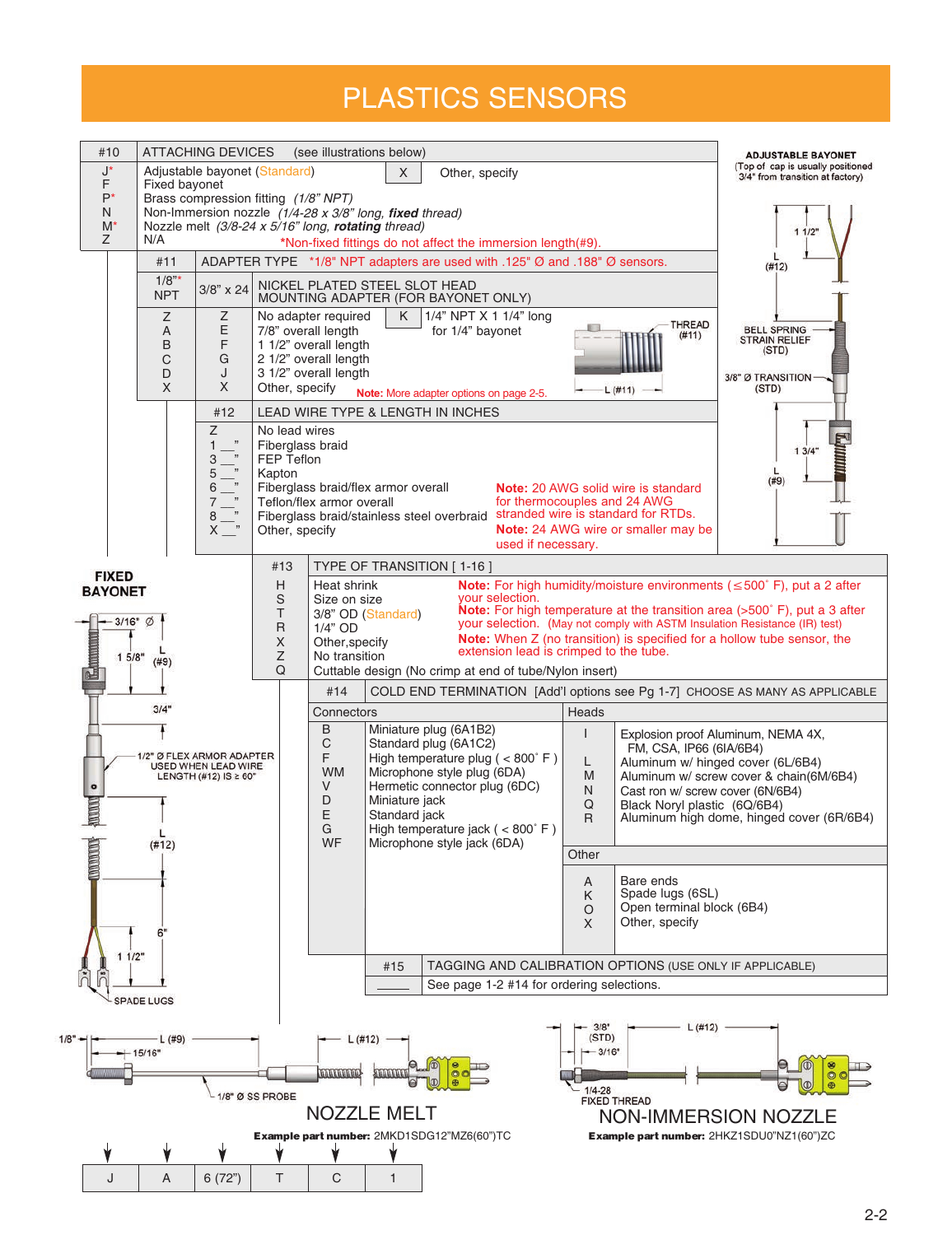# PLASTIC MELT EXTRUSION SENSORS

| #1                                                                                                                                       |                                    | <b>DESCRIPTION</b>                                                                                                  |                                   |                                             |                                                   |                                                    |                                                                                                                                                                                                                                                                                                                                                                                   |                                                                                                           |                                                               |  |                |  |
|------------------------------------------------------------------------------------------------------------------------------------------|------------------------------------|---------------------------------------------------------------------------------------------------------------------|-----------------------------------|---------------------------------------------|---------------------------------------------------|----------------------------------------------------|-----------------------------------------------------------------------------------------------------------------------------------------------------------------------------------------------------------------------------------------------------------------------------------------------------------------------------------------------------------------------------------|-----------------------------------------------------------------------------------------------------------|---------------------------------------------------------------|--|----------------|--|
| 2P                                                                                                                                       |                                    | Plastic melt sensors                                                                                                |                                   |                                             |                                                   |                                                    |                                                                                                                                                                                                                                                                                                                                                                                   |                                                                                                           |                                                               |  |                |  |
|                                                                                                                                          | #2<br>$4^*$<br>5<br>$6***$<br>X    | STYLE [2-6]<br>armor and plug<br>Other, specify                                                                     | Bolt with direct mount plug       |                                             | Bolt with 24" of Kapton insulated wire w/flexible | Bolt with 1 1/2" bendable metal extension and plug | * Tubular extension between bolt and plug can be formed by hand at<br>application site to desired angle. If longer metal extension from hex<br>to plug connection is required, use X and specify length desired.<br>(Example: 2PXJ13BGP; X=4-6")<br>**If a length other than 24" of flex armor is required, use X and<br>specify length desired.<br>(Example: 2PXJ13BCP; X=6-36") |                                                                                                           |                                                               |  |                |  |
|                                                                                                                                          |                                    | #3                                                                                                                  |                                   | SENSOR TYPE [1-1, 3-3] (Hollow tube design) |                                                   |                                                    |                                                                                                                                                                                                                                                                                                                                                                                   |                                                                                                           |                                                               |  |                |  |
|                                                                                                                                          |                                    | J<br>Iron/Constantan<br>$\overline{A}$<br>100Ω Platinum RTD .00385 alpha (3 wire) (Standard)<br>X<br>Other, specify |                                   |                                             |                                                   |                                                    |                                                                                                                                                                                                                                                                                                                                                                                   |                                                                                                           |                                                               |  |                |  |
| LIMITS OF ERROR/ELEMENT CONSTRUCTION<br>#4                                                                                               |                                    |                                                                                                                     |                                   |                                             |                                                   |                                                    |                                                                                                                                                                                                                                                                                                                                                                                   |                                                                                                           |                                                               |  |                |  |
| $\mathbf{1}$<br>Standard/Single<br>Standard/Dual<br>2<br>3<br>Special/Single                                                             |                                    |                                                                                                                     |                                   |                                             |                                                   |                                                    | 4<br>Special/Dual<br>X<br>Other, specify<br>Special limits RTDs are JMS Class A tolerance (page 3-1)                                                                                                                                                                                                                                                                              |                                                                                                           |                                                               |  |                |  |
| #5<br>BOLT LENGTH (B) [6]                                                                                                                |                                    |                                                                                                                     |                                   |                                             |                                                   |                                                    |                                                                                                                                                                                                                                                                                                                                                                                   |                                                                                                           |                                                               |  |                |  |
| 3"<br>3                                                                                                                                  |                                    |                                                                                                                     |                                   |                                             | 6                                                 | 6"                                                 |                                                                                                                                                                                                                                                                                                                                                                                   |                                                                                                           | $\times$                                                      |  | Other, specify |  |
| IMMERSION (I) [6]<br>#6                                                                                                                  |                                    |                                                                                                                     |                                   |                                             |                                                   |                                                    |                                                                                                                                                                                                                                                                                                                                                                                   |                                                                                                           |                                                               |  |                |  |
|                                                                                                                                          | Flush<br>A<br>1/2"<br><sub>B</sub> |                                                                                                                     |                                   |                                             |                                                   | 1"<br>C<br>$\mathsf{x}$<br>Other, specify          |                                                                                                                                                                                                                                                                                                                                                                                   |                                                                                                           |                                                               |  |                |  |
|                                                                                                                                          |                                    |                                                                                                                     |                                   | #7                                          |                                                   | <b>MEASURING JUNCTION [9]</b>                      |                                                                                                                                                                                                                                                                                                                                                                                   |                                                                                                           |                                                               |  |                |  |
| G<br>Grounded<br>U<br>Ungrounded common (RTD's are always ungrounded)<br>E<br>Exposed<br>Isolated<br>$\mathbf{I}$<br>Other, specify<br>X |                                    |                                                                                                                     |                                   |                                             |                                                   |                                                    |                                                                                                                                                                                                                                                                                                                                                                                   | For special wetted parts facing, use $X +$ description.<br>(Example: X=Grounded + Hastelloy C-276 facing) |                                                               |  |                |  |
|                                                                                                                                          |                                    |                                                                                                                     |                                   |                                             |                                                   | #8                                                 | MAXIMUM SERVICE TEMPERATURE                                                                                                                                                                                                                                                                                                                                                       |                                                                                                           |                                                               |  |                |  |
| 1/2" BENDABLE<br><b>BOLT LENGTH (#5)</b><br>$(\#2 = 4)$<br>$2.5"$ (#5 = >3")                                                             |                                    |                                                                                                                     |                                   | $-1($ #6)                                   | P<br>Q                                            | <500°F (Standard)<br>500°F - 900°F                 |                                                                                                                                                                                                                                                                                                                                                                                   |                                                                                                           |                                                               |  |                |  |
|                                                                                                                                          |                                    |                                                                                                                     |                                   | $1"$ (#5 = $\leq 3"$ )                      |                                                   |                                                    |                                                                                                                                                                                                                                                                                                                                                                                   |                                                                                                           | TAGGING/CALIBRATION OPTIONS<br>#9<br>(Use only if applicable) |  |                |  |
| 3/4" HEX -                                                                                                                               |                                    |                                                                                                                     | 1/2-20 UNF<br>$1/2$ " $\emptyset$ |                                             |                                                   | $1/8"$ $\emptyset$<br>(STD)                        |                                                                                                                                                                                                                                                                                                                                                                                   |                                                                                                           | See page 1-2 #14 for ordering selections.                     |  |                |  |

### PLASTIC MELT EXTRUSION ADJUSTABLE SENSORS



2-3

 $\overline{1}$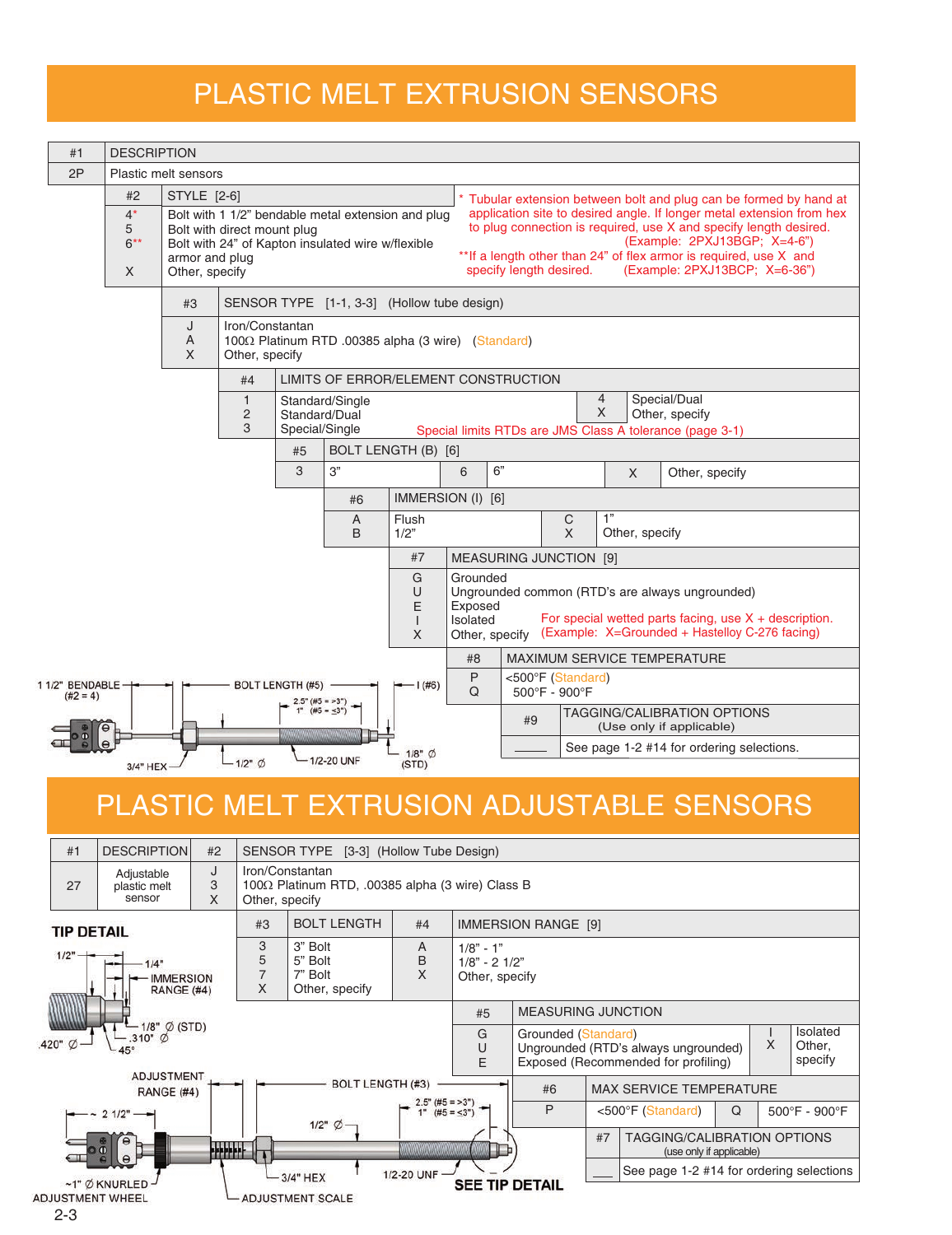# FLEX ARMOR ADJUSTABLE DEPTH SENSORS

| <b>DESCRIPTION</b><br>#1                                                           |                                                                                                                                                                                                                                                                                                                                           |                                        |                                                                       |  |                                                                                           |                                                                                                             |                                                                                                                                                                                                                                                                                                                         |                                                                                  |  |  |  |  |  |  |
|------------------------------------------------------------------------------------|-------------------------------------------------------------------------------------------------------------------------------------------------------------------------------------------------------------------------------------------------------------------------------------------------------------------------------------------|----------------------------------------|-----------------------------------------------------------------------|--|-------------------------------------------------------------------------------------------|-------------------------------------------------------------------------------------------------------------|-------------------------------------------------------------------------------------------------------------------------------------------------------------------------------------------------------------------------------------------------------------------------------------------------------------------------|----------------------------------------------------------------------------------|--|--|--|--|--|--|
| 2K                                                                                 |                                                                                                                                                                                                                                                                                                                                           | Flexible armor adjustable depth sensor |                                                                       |  |                                                                                           |                                                                                                             |                                                                                                                                                                                                                                                                                                                         | LEAD WIRE LENGTH (#6)<br>$-L(#4)$<br>(FLEXIBLE)<br><b>Illufthemananana ammum</b> |  |  |  |  |  |  |
|                                                                                    | #2                                                                                                                                                                                                                                                                                                                                        | <b>SENSOR TYPE</b>                     |                                                                       |  |                                                                                           |                                                                                                             |                                                                                                                                                                                                                                                                                                                         |                                                                                  |  |  |  |  |  |  |
|                                                                                    | J<br>K<br>T<br>E<br>3<br>X                                                                                                                                                                                                                                                                                                                | Chromel/Alumel<br>Other, specify       | Iron/Constantan (Standard)<br>Copper/Constantan<br>Chromel/Constantan |  |                                                                                           | Note: Add a 2 for dual<br>element. (Example: 2J)<br>100 $\Omega$ Platinum RTD .00385 alpha (3 wire) Class B |                                                                                                                                                                                                                                                                                                                         | 1/8"<br>1/2" NPT<br>(STD)                                                        |  |  |  |  |  |  |
|                                                                                    | <b>DIMENSIONS OF FLEX</b><br>#3                                                                                                                                                                                                                                                                                                           |                                        |                                                                       |  |                                                                                           |                                                                                                             |                                                                                                                                                                                                                                                                                                                         | LEAD WIRE LENGTH (#6)                                                            |  |  |  |  |  |  |
|                                                                                    | $\mathbf{1}$<br>.125" ID X .210" OD<br>$\overline{2}$<br>.188" ID X .270" OD (Standard)                                                                                                                                                                                                                                                   |                                        |                                                                       |  |                                                                                           |                                                                                                             | (FLEXIBLE)<br><b>RIGID</b><br>Emmunum                                                                                                                                                                                                                                                                                   |                                                                                  |  |  |  |  |  |  |
|                                                                                    | <b>TUBE LENGTH</b><br>#4                                                                                                                                                                                                                                                                                                                  |                                        |                                                                       |  |                                                                                           |                                                                                                             |                                                                                                                                                                                                                                                                                                                         | 3/16" Ø (STD)                                                                    |  |  |  |  |  |  |
| $\overline{1}$<br>Length in inches<br>$\overline{z}$<br>Flush - no tube (Standard) |                                                                                                                                                                                                                                                                                                                                           |                                        |                                                                       |  |                                                                                           |                                                                                                             |                                                                                                                                                                                                                                                                                                                         |                                                                                  |  |  |  |  |  |  |
| <b>JUNCTION</b><br>#5                                                              |                                                                                                                                                                                                                                                                                                                                           |                                        |                                                                       |  |                                                                                           |                                                                                                             |                                                                                                                                                                                                                                                                                                                         |                                                                                  |  |  |  |  |  |  |
| G<br>$\cup$                                                                        |                                                                                                                                                                                                                                                                                                                                           |                                        |                                                                       |  |                                                                                           | Grounded (Standard)<br>Ungrounded - (RTDs are always ungrounded)                                            |                                                                                                                                                                                                                                                                                                                         |                                                                                  |  |  |  |  |  |  |
| #6                                                                                 |                                                                                                                                                                                                                                                                                                                                           |                                        |                                                                       |  |                                                                                           |                                                                                                             |                                                                                                                                                                                                                                                                                                                         | <b>LEAD WIRE LENGTH (Standard Insulation Fiberglass)</b>                         |  |  |  |  |  |  |
| $\overline{\mathbf{3}}$                                                            |                                                                                                                                                                                                                                                                                                                                           |                                        |                                                                       |  |                                                                                           | Length in inches                                                                                            |                                                                                                                                                                                                                                                                                                                         |                                                                                  |  |  |  |  |  |  |
|                                                                                    |                                                                                                                                                                                                                                                                                                                                           |                                        |                                                                       |  |                                                                                           | #7                                                                                                          |                                                                                                                                                                                                                                                                                                                         | COLD END TERMINATION [Add'l options see Pg 1-7]                                  |  |  |  |  |  |  |
|                                                                                    | * Symbols I & R are not usually used in plastics manu-<br>facturing. These options are designed to provide a<br>spring-loaded industrial sensor that can be used<br>through elbows and around corners. Also an excellent<br>solution when spring-loading is needed for a protection<br>tube or thermowell that has become warped or bent. |                                        |                                                                       |  | $\mathsf{C}$<br>E<br>K<br><sup>*</sup><br>$\mathsf{R}^\star$<br>T.<br>$\overline{A}$<br>X |                                                                                                             | Standard plug<br>Standard jack<br>Spade lugs<br>Explosion proof head, 1/2" x 3/4" connection with fitting<br>High dome, general purpose head w/ hinged cover, 1/2" x 1/2" fitting<br>Junction box connector<br>Bare ends (Standard)<br>Other, specify<br>Note: If bayonet adapter is needed for mounting, see page 2-5. |                                                                                  |  |  |  |  |  |  |
|                                                                                    |                                                                                                                                                                                                                                                                                                                                           |                                        |                                                                       |  |                                                                                           |                                                                                                             | #8                                                                                                                                                                                                                                                                                                                      | TAGGING AND CALIBRATION OPTIONS (Use only if applicable)                         |  |  |  |  |  |  |
|                                                                                    |                                                                                                                                                                                                                                                                                                                                           |                                        |                                                                       |  |                                                                                           |                                                                                                             | See page 1-2 #14 for ordering selections.                                                                                                                                                                                                                                                                               |                                                                                  |  |  |  |  |  |  |

# SPRING ADJUSTABLE DEPTH SENSORS

| #1 | <b>DESCRIPTION</b> |                                                                                                                      |                         |                 |                                                                          |             |                                                    |                                                                                         |                                                                                                                                             |  |  |
|----|--------------------|----------------------------------------------------------------------------------------------------------------------|-------------------------|-----------------|--------------------------------------------------------------------------|-------------|----------------------------------------------------|-----------------------------------------------------------------------------------------|---------------------------------------------------------------------------------------------------------------------------------------------|--|--|
| 2Q |                    | Spring adjustable depth bayonet sensor                                                                               |                         |                 |                                                                          |             |                                                    |                                                                                         |                                                                                                                                             |  |  |
|    | #2                 | <b>SENSOR TYPE</b>                                                                                                   |                         |                 |                                                                          |             |                                                    |                                                                                         |                                                                                                                                             |  |  |
|    | J<br>K<br>T        | Iron/Constantan (Standard)<br>Chromel/Alumel<br>Copper/Constantan                                                    |                         |                 |                                                                          | Ε<br>3<br>X |                                                    | Chromel/Constantan<br>100Ω Platinum RTD .00385 alpha (3 wire) Class B<br>Other, specify |                                                                                                                                             |  |  |
|    |                    | #3                                                                                                                   | <b>LEAD WIRE LENGTH</b> |                 |                                                                          |             |                                                    |                                                                                         | L(#3)                                                                                                                                       |  |  |
|    |                    | 48"<br>Length in inches<br>60"<br>Length in inches<br>X<br>Other, specify                                            |                         |                 | Note: Length measured<br>from front of spring to<br>back of cable clamp. |             | (STD)<br>10" MIN.<br><b>MAANAHAMA</b><br>$\subset$ |                                                                                         |                                                                                                                                             |  |  |
|    |                    |                                                                                                                      | #4                      | <b>JUNCTION</b> |                                                                          |             |                                                    |                                                                                         | $3/16"$ $\emptyset$                                                                                                                         |  |  |
|    |                    | G<br>Grounded (Standard)<br>U<br>Ungrounded common (RTDs are always ungrounded)<br>#5<br><b>COLD END TERMINATION</b> |                         |                 |                                                                          |             |                                                    |                                                                                         |                                                                                                                                             |  |  |
|    |                    |                                                                                                                      |                         |                 |                                                                          |             |                                                    | [Add'l options see Pg 1-7]                                                              |                                                                                                                                             |  |  |
|    |                    |                                                                                                                      |                         | A<br>C<br>E     | Bare ends (Standard)<br>Standard plug<br>Standard jack                   |             |                                                    |                                                                                         | K<br>Spade lugs (compensated)<br>Note: If bayonet<br>Junction box connector<br>adapter is required,<br>X<br>Other, specify<br>see page 2-5. |  |  |
|    |                    |                                                                                                                      |                         | #6              | TAGGING AND CALIBRATION OPTIONS<br>(use only if applicable)              |             |                                                    |                                                                                         |                                                                                                                                             |  |  |
|    |                    |                                                                                                                      |                         |                 | See page 1-2 #14 for ordering selections.                                |             |                                                    |                                                                                         |                                                                                                                                             |  |  |